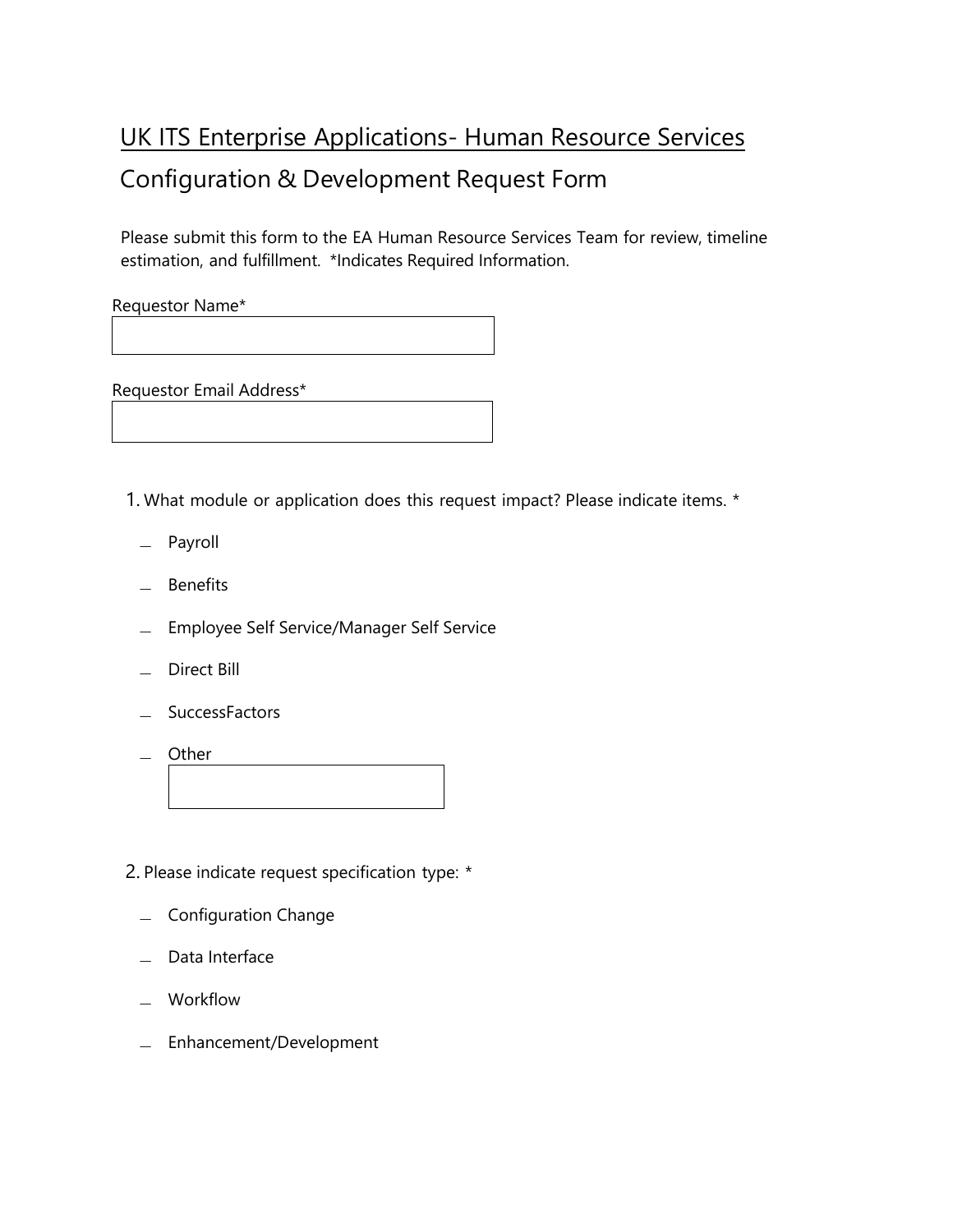## 3. Business Purpose of this Request: \*

*Explain why this change is needed.*

4. Business Requirements: \*

*Describe data elements, validity dates, and other details required for this change.*

5. Requested Completion Date: \*

6. Interface Specifications (if applicable):

Ex. Data Source, Data Type, Inbound/Outbound File details.